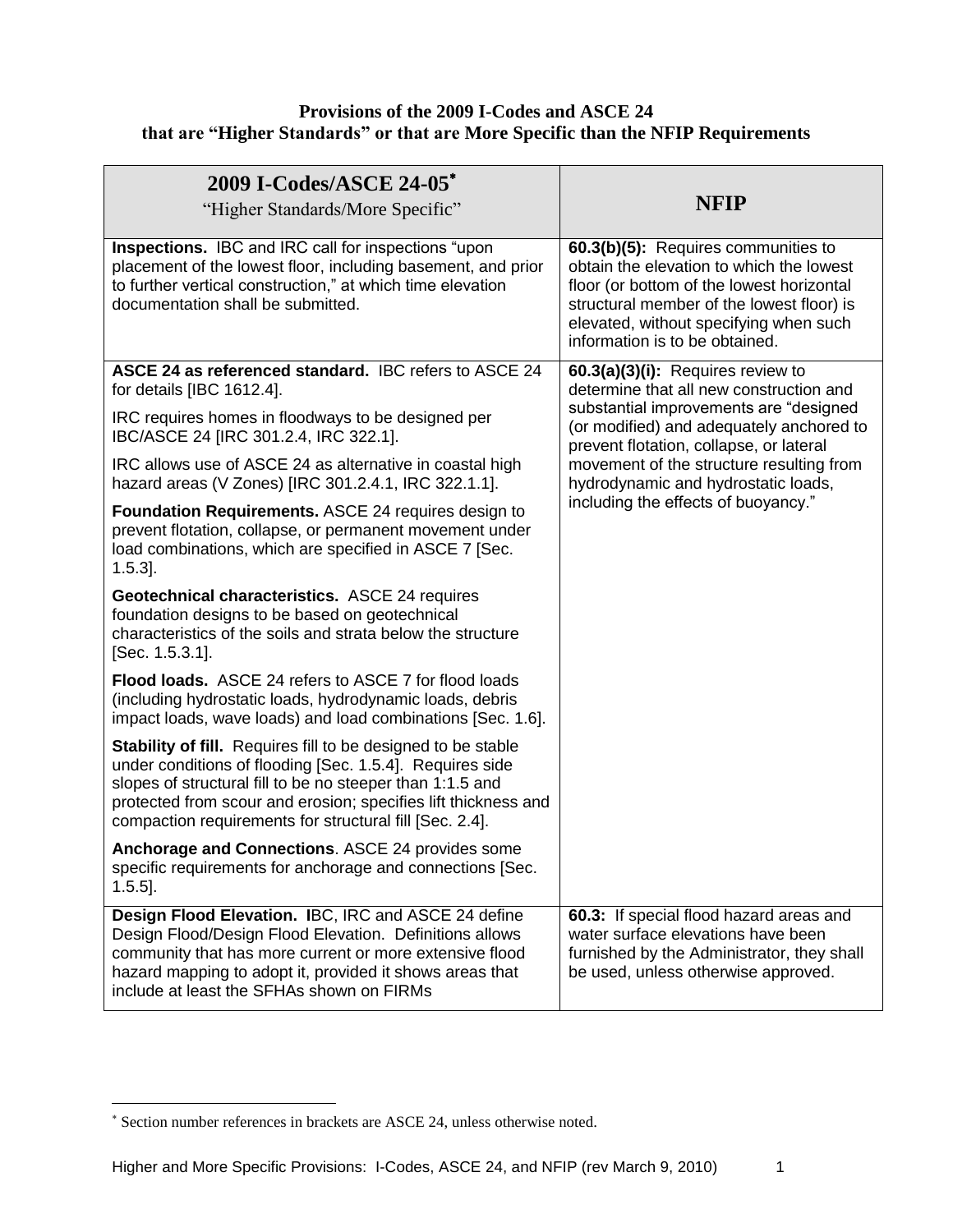| 2009 I-Codes/ASCE 24-05*<br>"Higher Standards/More Specific"                                                                                                                                                                                                                                                                                                                                                                              | <b>NFIP</b>                                                                                                                                                                                                                                                                                                                             |
|-------------------------------------------------------------------------------------------------------------------------------------------------------------------------------------------------------------------------------------------------------------------------------------------------------------------------------------------------------------------------------------------------------------------------------------------|-----------------------------------------------------------------------------------------------------------------------------------------------------------------------------------------------------------------------------------------------------------------------------------------------------------------------------------------|
| High Risk Flood Hazard Areas. ASCE 24 defines High<br>Risk Flood Hazard Area to include flood hazard areas where<br>one or more of the following occur: alluvial fan flooding,<br>flash flooding, mudslides, ice jams, high velocity flows<br>(greater than 10 ft/sec), high velocity wave action (V zones),<br>Coastal A Zones, or erosion.<br>Specific requirements for high risk flood hazard areas are in<br>Chapter 3 and Chapter 4. | 60.3(b): Communities are required to<br>regulate only flood hazard areas<br>delineated by FEMA, unless other maps<br>are approved for use. The NFIP currently<br>delineates and maps flood hazard areas<br>along riverine and coastal areas. The<br>only "high risk" areas mapped are the<br>floodway, coastal high hazard areas (V     |
|                                                                                                                                                                                                                                                                                                                                                                                                                                           | zones), and alluvial fan flood hazard<br>areas.                                                                                                                                                                                                                                                                                         |
| Elevation requirements. For elevation of buildings and<br>structures, ASCE 24 requires the elevation of appropriate<br>lowest element, as a function of flood hazard area and<br>structure category, to be elevated is specified in tables.<br>Minimum elevation is DFE; freeboard of $+1$ ft, $+2$ ft, or $+3$ ft<br>in selected instances (see table below for summary of ASCE<br>24 elevation requirements).                           | 60.3: Requires buildings to be elevated<br>to or above the BFE, as function of flood<br>zone; reference level is lowest floor [A<br>Zones, 60.3(c)(2)], height of floodproofing<br>[A Zones, $60.3(c)(3)$ ], or bottom of lowest<br>horizontal structural member of the lowest<br>floor [V Zones, 60,3(e)2)].                           |
| Elevation requirement (V Zone). IRC requires homes in<br>coastal high hazard areas to be elevated as a function of the<br>orientation of the lowest horizontal structural member<br>relative to the direction of wave approach: at or above the<br>DFE if parallel or at or above the BFE plus 1 ft or DFE<br>whichever is higher, if perpendicular [IRC 322.3.2].                                                                        |                                                                                                                                                                                                                                                                                                                                         |
| Elevation requirement (CAZ). IRC requires homes in CAZ<br>to be at or above the BFE $+$ 1' or the DFE, whichever is<br>higher [IRC 322.2.1].                                                                                                                                                                                                                                                                                              |                                                                                                                                                                                                                                                                                                                                         |
| Residential foundation wall height limitations. Unless<br>designed according to IRC Chapter 4, foundation wall<br>heights are limited as a function of type (plain or reinforced<br>masonry) and wall thickness (6" and 8").                                                                                                                                                                                                              | 60.3(a)(3)(i): Requires review to<br>determine that all new construction and<br>substantial improvements are "designed<br>(or modified) and adequately anchored to<br>prevent flotation, collapse, or lateral<br>movement of the structure resulting from<br>hydrodynamic and hydrostatic loads,<br>including the effects of buoyancy." |
| High Risk Flood Hazard Areas. ASCE 24 prohibits<br>construction of structures in certain high risk areas unless<br>"protective works" have been determined to provide<br>protection during the design flood; high risk areas include<br>(alluvial fans, flash flood areas, mudslide areas, erosion-<br>prone areas, high velocity flow areas, ice jam and debris<br>areas [Chapter 3].                                                    | 65.10: If engineering documentation is<br>approved, areas protected levee systems<br>may have the flood hazard area<br>designation removed, thus such protected<br>areas are no longer subject to regulation<br>as flood hazard area.                                                                                                   |
| Engineered openings. ASCE 24 provides specific design<br>guidance for engineered openings in enclosures, to allow<br>inflow/outflow of floodwaters [Sec. 2.6.2.2].                                                                                                                                                                                                                                                                        | 60.3(c)(5): Requires flood openings that<br>do not meet certain minimum criteria be<br>certified by a registered professional.                                                                                                                                                                                                          |
| ASCE 24 allows openings in breakaway walls [Sec. 2.6.1.1].                                                                                                                                                                                                                                                                                                                                                                                |                                                                                                                                                                                                                                                                                                                                         |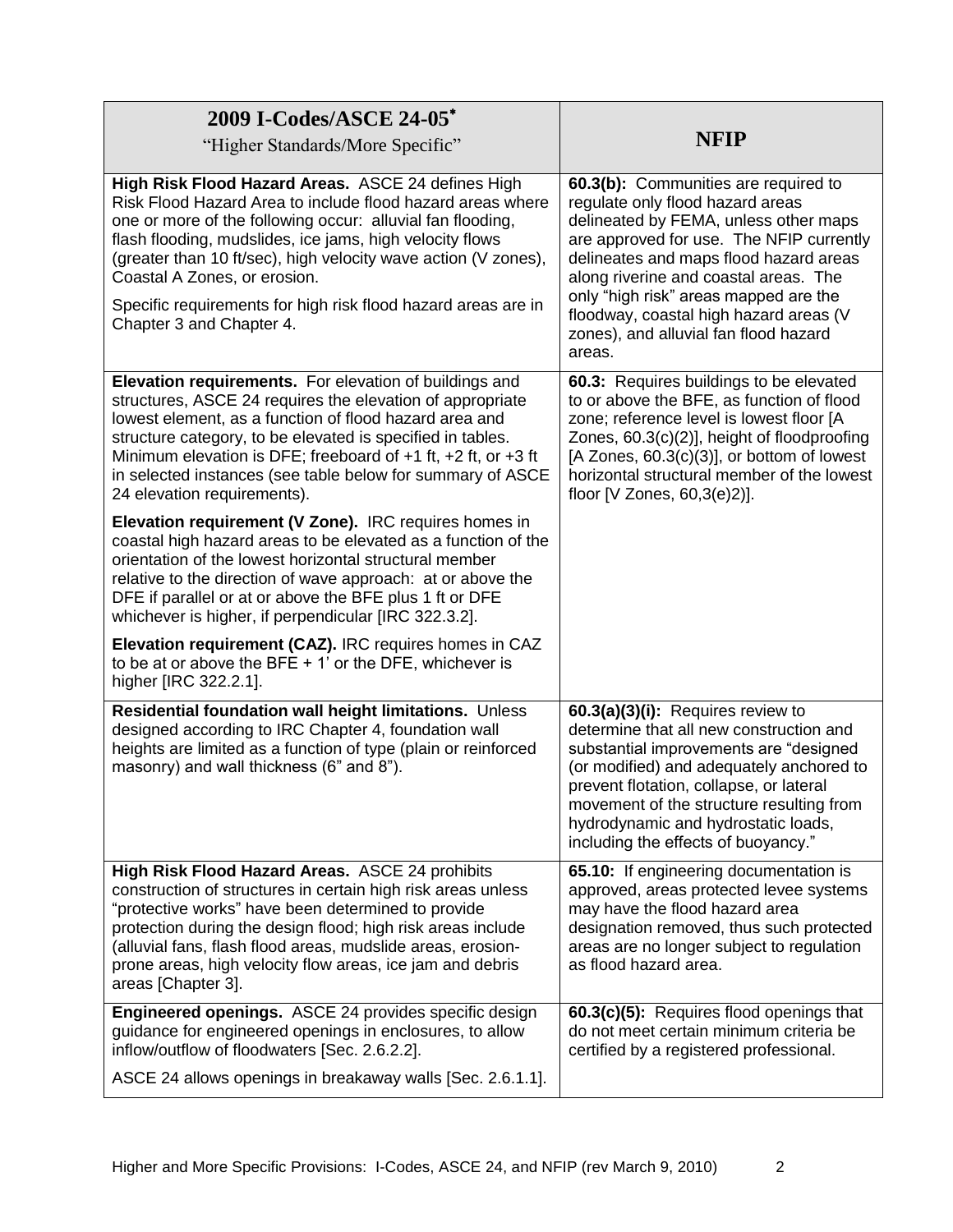| 2009 I-Codes/ASCE 24-05*<br>"Higher Standards/More Specific"                                                                                                                                                                                                                                                                                                                                                                                                                                                                                                                                                                                                                                                                                                                                                                                                                                                                                                                                                                                                                                                                                                                                                                                                                                                                                                                                                                | <b>NFIP</b>                                                                                                                                                                                                                                                                                                                                          |
|-----------------------------------------------------------------------------------------------------------------------------------------------------------------------------------------------------------------------------------------------------------------------------------------------------------------------------------------------------------------------------------------------------------------------------------------------------------------------------------------------------------------------------------------------------------------------------------------------------------------------------------------------------------------------------------------------------------------------------------------------------------------------------------------------------------------------------------------------------------------------------------------------------------------------------------------------------------------------------------------------------------------------------------------------------------------------------------------------------------------------------------------------------------------------------------------------------------------------------------------------------------------------------------------------------------------------------------------------------------------------------------------------------------------------------|------------------------------------------------------------------------------------------------------------------------------------------------------------------------------------------------------------------------------------------------------------------------------------------------------------------------------------------------------|
| <b>Coastal A Zones.</b> ASCE 24 defines the Coastal A Zone<br>and specifies that such areas are treated as coastal high<br>hazard areas (V Zones) [Sec. 4].                                                                                                                                                                                                                                                                                                                                                                                                                                                                                                                                                                                                                                                                                                                                                                                                                                                                                                                                                                                                                                                                                                                                                                                                                                                                 | NFIP regulations do not have provisions<br>for Coastal A Zones.<br>Starting in 2008, revised FIRMs show the<br>Limit of Moderate Wave Action (LiMWA),<br>which delineates the landward limit of the<br>CAZ.                                                                                                                                          |
| Erosion and scour in V Zones and CAZs. ASCE 24<br>requires consideration of erosion and scour in coastal high<br>hazard areas and Coastal A Zones [Sec. 4.5].                                                                                                                                                                                                                                                                                                                                                                                                                                                                                                                                                                                                                                                                                                                                                                                                                                                                                                                                                                                                                                                                                                                                                                                                                                                               | 60.3(e): No specific requirement to<br>evaluate or include the potential for<br>erosion in foundation design, although<br>certification is required that "the<br>foundation is anchored to resist flotation,<br>collapse and lateral movement due to the<br>effects of wind and water loads acting<br>simultaneously on all building<br>components." |
| Foundations in V Zones and CAZs. ASCE 24 allows<br>buildings in coastal high hazard areas and Coastal A Zones<br>to be supported on piles, columns, or walls serving as shear<br>walls [Sec. 4.5.1].<br>ASCE 24 foundation requirements include:<br>Geotechnical considerations – account for instability and<br>decreased structural capacity associated with erosion,<br>scour, shoreline movement [Sec. 4.5.2];<br>Foundation depth – sufficient to account for erosion,<br>scour, and predicated shoreline movement [Sec. 4.5.3];<br>Use of fill – minor amounts for minimal site grading,<br>landscaping, and drainage; dune<br>construction/reconstruction [Sec. 4.5.4];<br>Pile foundations - penetration depth, attachments, pile<br>caps, wood piles, steel piles, concrete piles [Sec. 4.5.5];<br>Pile design – lateral resistance, capacity of supporting<br>soils, minimum penetration, spacing, caps, connections,<br>splicing [Sec. 4.5.6];<br>Posts, piers and columns - minimum spacing, minimum<br>penetration [Sec. 4.5.7];<br>Footings, mats, rafts, and slabs-on-grade – at or below<br>grade, reinforced [Sec. 4.5.8];<br>Grade beams - at or below grade; independent of decks,<br>patios, concrete pads [Sec. 4.5.9];<br>Bracing – limitations based on orientation to primary<br>direction of waves [Sec. 4.5.10]; and<br>Shear walls – orientation to direction of wave approach<br>[Sec. 4.5.11]. | 60.3(e)(4) and (5): In coastal high hazard<br>areas, the regulations specify that new<br>construction and substantial<br>improvements be elevated on pilings and<br>columns, and there is a requirement that<br>the space below elevated buildings be<br>"free of obstruction" or be enclosed by<br>breakaway walls.                                 |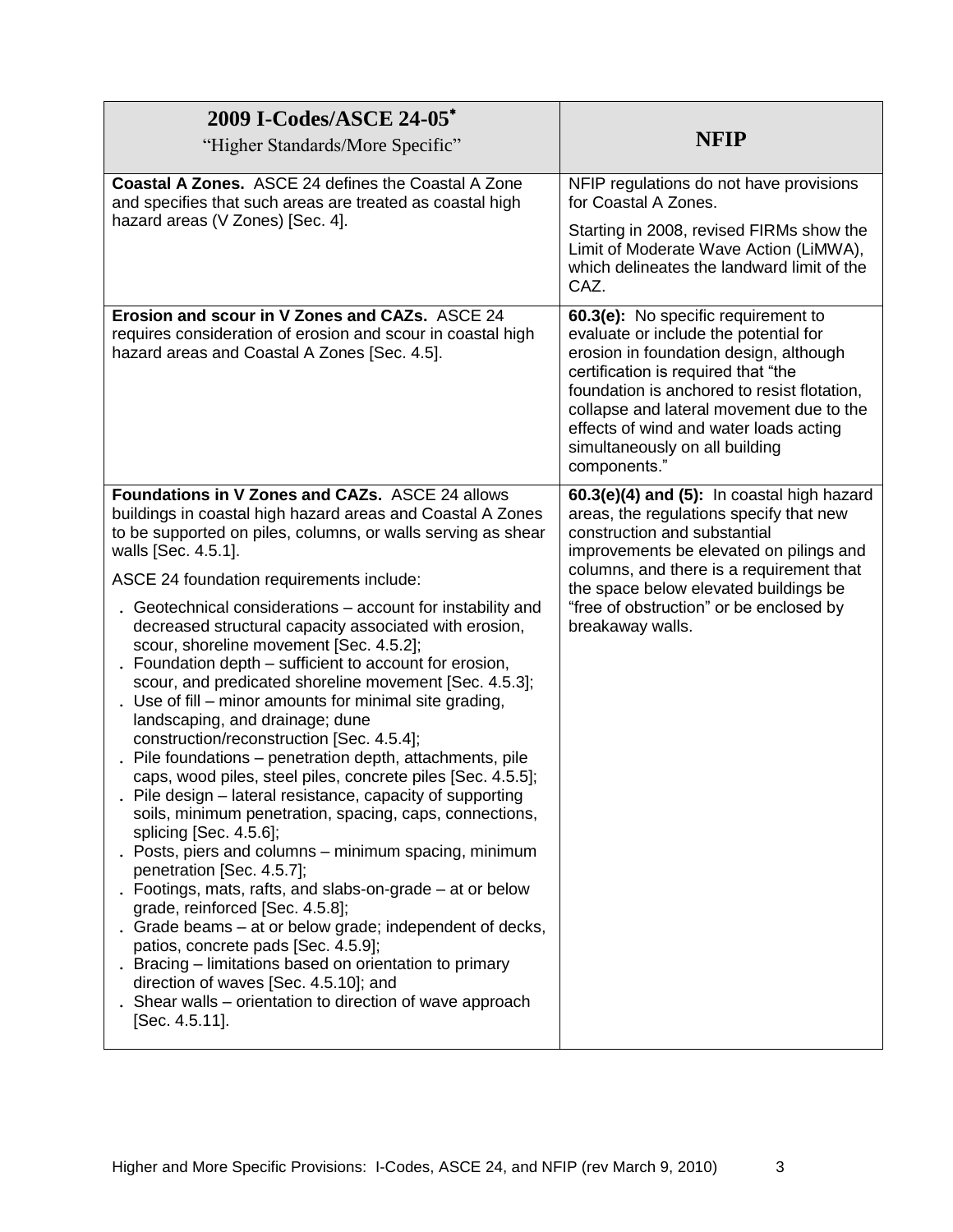| 2009 I-Codes/ASCE 24-05*<br>"Higher Standards/More Specific"                                                                                                                                                                                                                                                                                            | NFIP                                                                                                                                                                                                            |
|---------------------------------------------------------------------------------------------------------------------------------------------------------------------------------------------------------------------------------------------------------------------------------------------------------------------------------------------------------|-----------------------------------------------------------------------------------------------------------------------------------------------------------------------------------------------------------------|
| Decks, concrete pads, and patios (V Zone). ASCE 24<br>includes specifications for decks, concrete pads, and patios<br>that are beneath or adjacent to structures in coastal high<br>hazard areas and Coastal A Zones, including specific<br>requirements for concrete pads that reinforcing shall not be<br>used and limiting pad thickness [Sec. 4.8]. |                                                                                                                                                                                                                 |
| IRC requires slabs, pools, pool decks and walkways to be<br>structurally independent of buildings, unless building<br>foundation are designed to resist the additional flood load<br>[IRC 322.3.3].                                                                                                                                                     |                                                                                                                                                                                                                 |
| Flood damage-resistant materials. ASCE 24 clearly<br>specifies the elevations below which flood damage resistant<br>materials shall be used [ASCE 24-05 Table 5-1, see below].                                                                                                                                                                          | 60.3(a)(3)(iii): Broad statement that all<br>new construction and substantial<br>improvements shall be constructed with<br>materials resistant to flood damage.                                                 |
| IRC specifies pressure-preservative treated wood, lists<br>specific allowable wood species, and cites a third-party<br>standard for wood preservatives [IRC 322.1.8].                                                                                                                                                                                   |                                                                                                                                                                                                                 |
| Materials and third-party standards. ASCE 24 references<br>third-party standards for certain materials, including metal<br>connectors and fasteners, structural steel, concrete,<br>masonry, wood and timber, and finishes [Sec. 5].                                                                                                                    |                                                                                                                                                                                                                 |
| Dry floodproofing. ASCE 24 lists several elements that are<br>to be accounted for in the design of dry floodproofing<br>measures. Some of these elements bear on the practicality<br>of certain types of floodproofing measures, notably those<br>that require action by the occupants [Sec. 6.2].                                                      | 60.3(c)(3)(ii) and 60.3(c)(4): Has a<br>single statement regarding acceptable<br>performance of floodproofing measures,<br>without listing factors to be considered in<br>the design of such measures. Requires |
| ASCE 24 specifies the minimum height of dry floodproofing,<br>which is at least BFE $+$ 1 ft or the DFE, whichever is higher<br>[Sec. 6.2.2].                                                                                                                                                                                                           | designed to be developed or reviewed by<br>a registered professional, and the design,<br>specifications and plans are to be certified<br>as being in accordance with accepted<br>standards of practice.         |
|                                                                                                                                                                                                                                                                                                                                                         | Requires floodproofing to or above the<br>BFE.                                                                                                                                                                  |
| Wet floodproofing. ASCE 24 includes specifications for<br>wet floodproofing and limits its use to certain structures [Sec.<br>$6.3$ ].                                                                                                                                                                                                                  | Does not use the term "wet floodproofing;"<br>such measures are allowed for<br>enclosures below elevated buildings (and,<br>by policy, certain accessory structures<br>that meet the use limitations).          |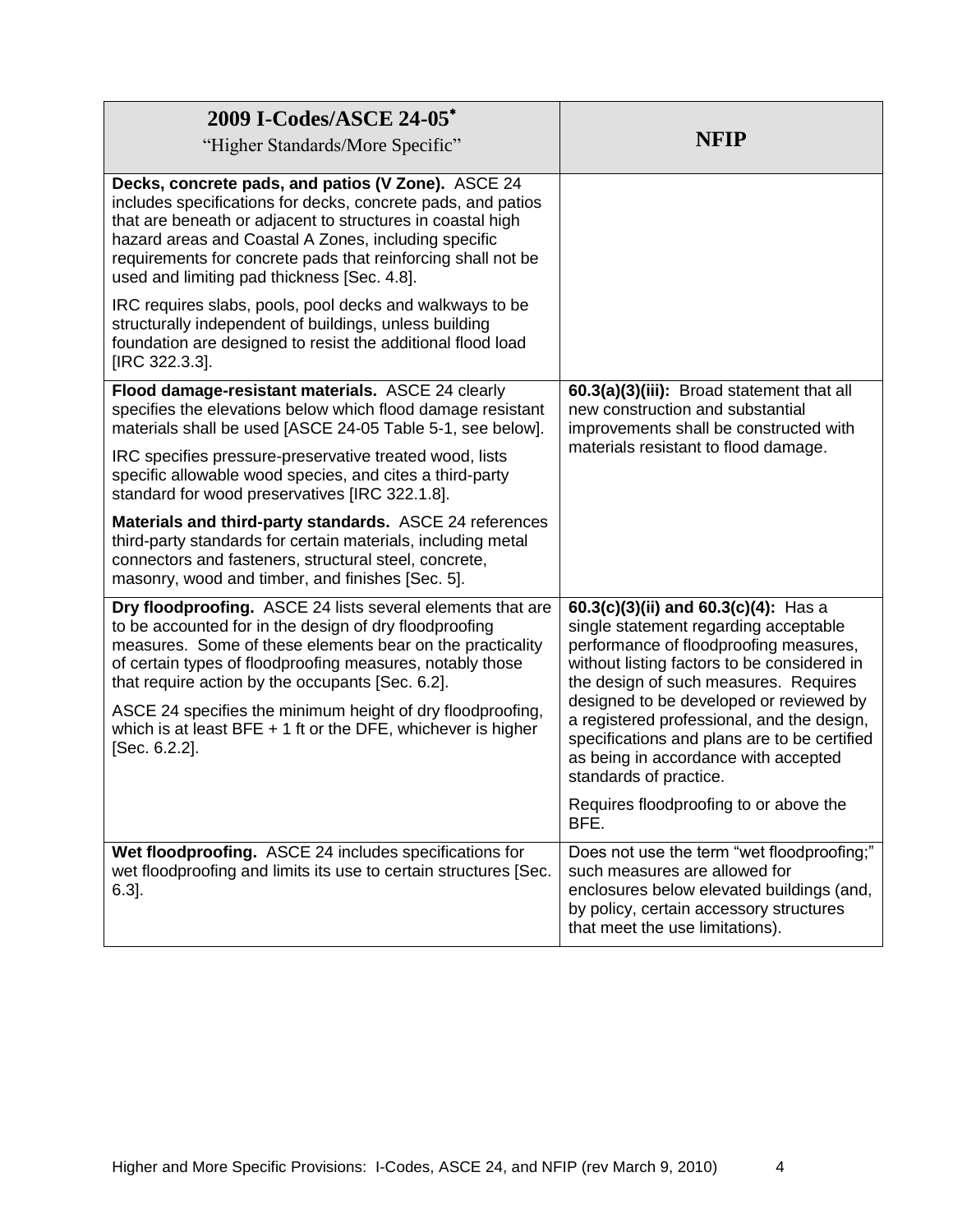| 2009 I-Codes/ASCE 24-05*<br>"Higher Standards/More Specific"                                                                                                                                                                                                                                                                                                                                                   | <b>NFIP</b>                                                                                                                                                                                                                                                                                                                                                                                                           |
|----------------------------------------------------------------------------------------------------------------------------------------------------------------------------------------------------------------------------------------------------------------------------------------------------------------------------------------------------------------------------------------------------------------|-----------------------------------------------------------------------------------------------------------------------------------------------------------------------------------------------------------------------------------------------------------------------------------------------------------------------------------------------------------------------------------------------------------------------|
| Manufactured homes. IRC requires all manufactured<br>homes to meet the elevation requirements, regardless of<br>location or loss history [IRC 322.1.9].                                                                                                                                                                                                                                                        | 60.3(b)(8) and (c)(6): Specify elevation<br>and anchoring to adequately anchored<br>foundation systems to resist flood loads.                                                                                                                                                                                                                                                                                         |
| IBC Appendix G requires all manufactured homes to meet<br>the elevation requirements, regardless of location or loss<br>history [IBC G501.1].                                                                                                                                                                                                                                                                  | 60.3(c)(12): Allows replacement units or<br>substantially improved units in existing<br>manufactured home parks and<br>subdivisions to be no less than 35 inches<br>above grade and anchored to adequately<br>anchored foundation systems.                                                                                                                                                                            |
| IBC Appendix G requires all manufactured homes to be<br>placed on a permanent, reinforced foundation that is<br>designed in accordance with Section 1612 [IBC G501.2].                                                                                                                                                                                                                                         |                                                                                                                                                                                                                                                                                                                                                                                                                       |
| Platforms for utility equipment. ASCE 24 requires that<br>exterior elevated platforms be supported on piles or<br>columns, or cantilevered from or knee braced to the<br>structure; if piles or columns are used, they shall be<br>adequately embedded to account for erosion and local scour<br>[Sec. 7.1].                                                                                                   | 60.3(a)(3)(iv): The only provision specific<br>to utilities requires new construction and<br>substantial improvements to "be<br>constructed with electrical, heating,<br>ventilation, plumbing and air conditioning<br>equipment and other service facilities that<br>are designed and/or located so as to<br>prevent water from entering or<br>accumulating within the components<br>during conditions of flooding." |
| Utilities and breakaway walls. ASCE 24, IMC, IPC, and<br>IRC specify that utilities and attendant equipment shall not<br>be mounted on or pass through breakaway walls [Sec. 7.1;<br>M301.13.1, P309.3; IRC 322.3.4].                                                                                                                                                                                          |                                                                                                                                                                                                                                                                                                                                                                                                                       |
| Electric components required to meet life safety<br>requirements. ASCE 24 has specifications for exposed<br>conduits and cables, electric meters, disconnect switches<br>and circuit breakers, and other electric elements below the<br>minimum elevations, including a statement that electric<br>elements required to meet life safety provisions may be<br>permitted within certain limitations [Sec. 7.2]. |                                                                                                                                                                                                                                                                                                                                                                                                                       |
| Duct systems. ASCE 24, IMC, and IRC specifically require<br>ductwork/duct systems to be above the required elevations<br>[Sec. 7.4; M602.4, M603.13; IRC 322.1.6; IRC1601.4.9].                                                                                                                                                                                                                                |                                                                                                                                                                                                                                                                                                                                                                                                                       |
| Fuel supply lines. ASCE 24, IMC, and IRC specify that fuel<br>supply lines below the required elevation shall be equipped<br>with a float-operated automatic control valve [Sec. 7.4;<br>M1305.2.1; G2404.7].                                                                                                                                                                                                  | 60.3(a)(3)(iv): The provision specific to<br>utilities requires new construction and<br>substantial improvements to "be<br>constructed with electrical, heating,<br>ventilation, plumbing and air conditioning<br>equipment and other service facilities that<br>are designed and/or located so as to<br>prevent water from entering or<br>accumulating within the components<br>during conditions of flooding."      |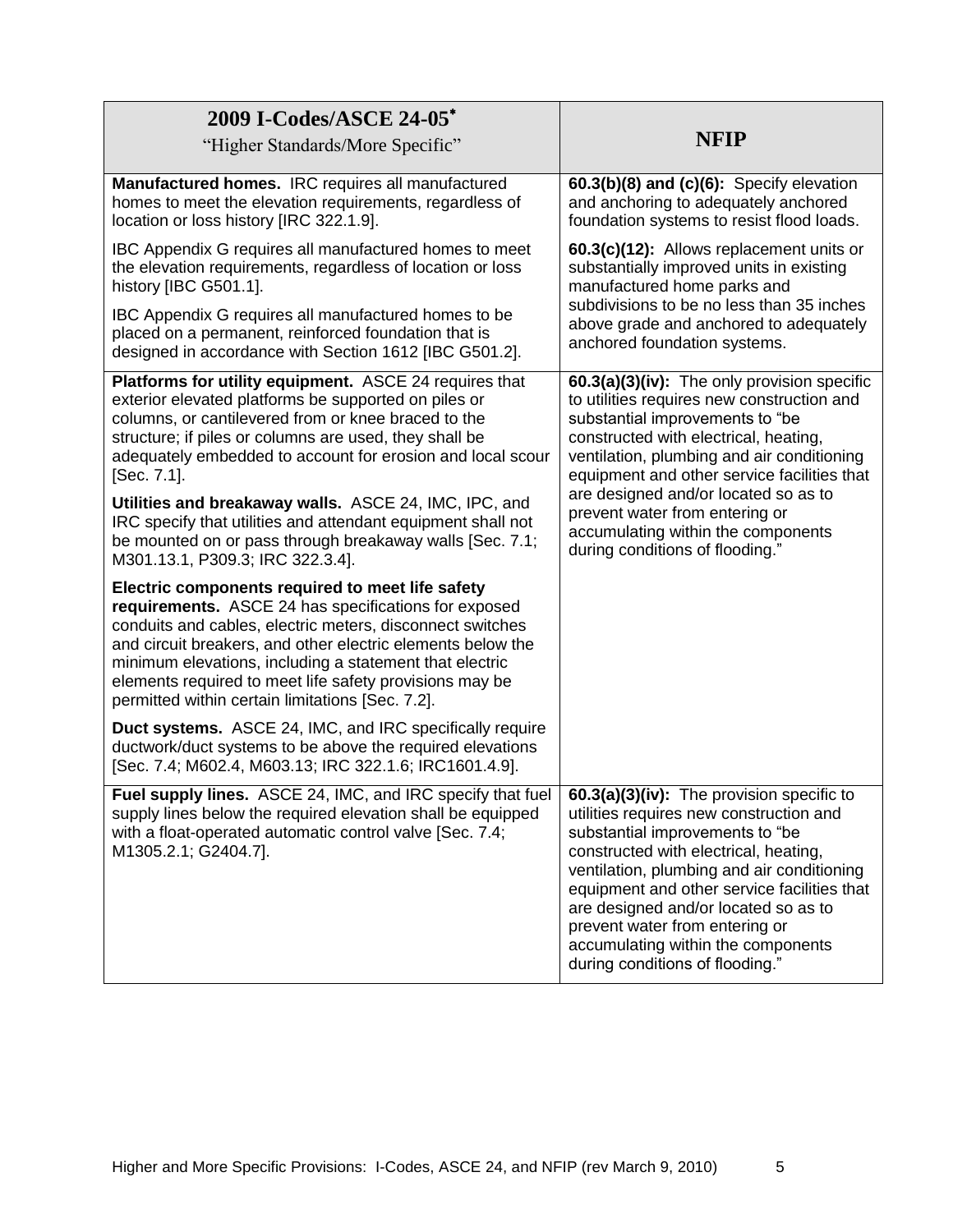| 2009 I-Codes/ASCE 24-05*<br>"Higher Standards/More Specific"                                                                                                                                                                                                                                                                                                                                              | <b>NFIP</b>                                                                                                                                                                                                                                                                                                                                                                                                      |
|-----------------------------------------------------------------------------------------------------------------------------------------------------------------------------------------------------------------------------------------------------------------------------------------------------------------------------------------------------------------------------------------------------------|------------------------------------------------------------------------------------------------------------------------------------------------------------------------------------------------------------------------------------------------------------------------------------------------------------------------------------------------------------------------------------------------------------------|
| Underground plumbing system elements. ASCE 24<br>specifies that if installed under-ground, piping and plumbing<br>systems shall be buried to a depth sufficient to prevent<br>movement, separation or loss due to flooding and erosion<br>[Sec. 7.3.1].                                                                                                                                                   | 60.3(a)(3)(iii) and (4): Require<br>construction with methods and practices<br>that minimize flood damages and<br>determination that proposed development<br>will be reasonably safe from flooding.                                                                                                                                                                                                              |
|                                                                                                                                                                                                                                                                                                                                                                                                           | 60.3(a)(6): Requires new and<br>replacement sanitary sewage systems to<br>be designed to minimize or eliminate<br>infiltration of flood waters in the systems<br>and discharges from the systems, and<br>onsite waste disposal systems are<br>required to be located to avoid<br>impairment.                                                                                                                     |
| Tanks. ASCE 24 requires tanks to be elevated or installed<br>to resist flood loads, and have fill openings and vents<br>elevated. Designs shall assume 1.5 times the potential<br>buoyant and other flood forces acting on an empty tank<br>[Sec. 7.4.1].                                                                                                                                                 | 60.3(a)(3)(i): The general performance<br>requirement addresses stability of all<br>development under flood loads                                                                                                                                                                                                                                                                                                |
| IBC Appendix G requires tanks to be anchored to prevent<br>flotation, collapse or lateral movement (underground and<br>above-ground) or elevated; requires tank inlets and vents to<br>be at or above DFE or fitted with covers to prevent inflow of<br>floodwaters and outflow of contents [IBC G701].                                                                                                   |                                                                                                                                                                                                                                                                                                                                                                                                                  |
| <b>Elevators.</b> ASCE 24 has specifications for elevators that<br>require use of flood damage resistant materials. For<br>hydraulic elevators, electric control panels and hydraulic<br>pumps and tanks shall be elevated. For traction elevators,<br>machine rooms shall be elevated. In certain circumstances,<br>controls shall prevent elevator cabs from descending into<br>floodwaters [Sec. 7.5]. | 60.3(a)(3)(iv): The provision specific to<br>utilities requires new construction and<br>substantial improvements to "be<br>constructed with electrical, heating,<br>ventilation, plumbing and air conditioning<br>equipment and other service facilities that<br>are designed and/or located so as to<br>prevent water from entering or<br>accumulating within the components<br>during conditions of flooding." |
| Pools. ASCE 24 requires pools in coastal high hazard<br>areas and Coastal A Zones to be elevated, designed to<br>breakaway, or to remain in the ground without obstructing<br>flow [Sec. 9.5].                                                                                                                                                                                                            | 60.3(a)(3)(i): The general performance<br>requirement addresses stability of all<br>development under flood loads.                                                                                                                                                                                                                                                                                               |
| <b>Subdivisions.</b> IBC Appendix G requires residential<br>building lots to be provided with buildable area outside of the<br>floodway [IBC G301.2(3)].                                                                                                                                                                                                                                                  | 60.3(b)(3); Requires all new subdivision<br>proposals and other proposed<br>developments (including proposals for<br>manufactured home parks and<br>subdivisions) greater than 50 lots or 5<br>acres, whichever is the lesser, to include<br>within such proposals base flood<br>elevation data.                                                                                                                 |